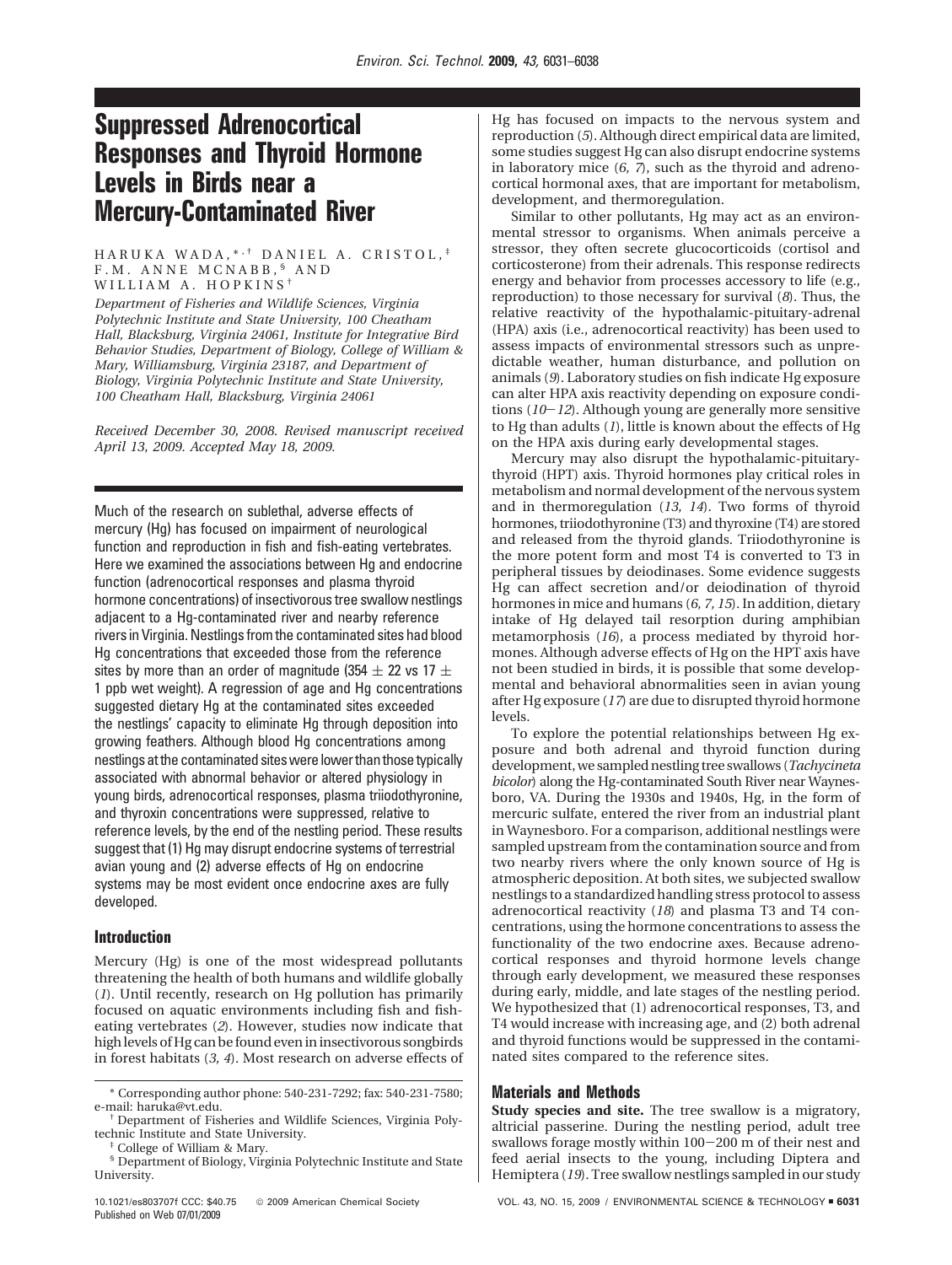occupied nest boxes in Hg-contaminated and reference sites along the South, Middle, and North Rivers in Virginia (Supporting Information (SI) Figure S1). These nest boxes have been monitored since establishment in 2005 and were located within 200 m of the South River shoreline. Nests along the South River downstream from the point source of Hg contamination were designated as contaminated. Those along the portion of the South River upstream from the contamination source, and on the nearby Middle and North Rivers, were pooled to collectively form our reference nests because nestling blood Hg concentrations were low and equivalent among the sites. A recent analysis of surface water and sediment at the South River and the reference sites confirmed that Hg was the primary contaminant at the South River and that organochlorine pesticides, polycyclic aromatic hydrocarbons, and other trace metals, such as cadmium, copper, chromium, lead, selenium, and zinc, were generally low (*20*). To examine how age might interact with Hg, the ∼20-day nestling period was divided into three sample age classes: early (days 3-6, period of eye opening), middle (days <sup>7</sup>-12, period of most rapid mass gain *21, 22*), and late (days <sup>13</sup>-17, when mass plateaus prior to fledging). Nestling age was estimated through a combination of observing hatching during routine nest monitoring and a comparison of physical characteristics to known-aged nestlings. Within each site, nests were selected for sampling during one of the three age classes based on availability and timing. In order to avoid possible habituation to handling, nestlings were sampled only once. We sampled 10-13 nests of each age class at both contaminated and reference sites  $(N = 72 \text{ nests})$ .

**Sample Collection.** In May-June 2007, nestlings in each nest were divided into three groups; one nestling was used to assess the adrenocortical response, one nestling for blood Hg concentration, and the remaining 2-3 nestlings for analysis of thyroid hormones. Runts (i.e., individuals falling outside of the usual size distribution) were excluded so that each nestling used was representative of the developmental stage and body condition of the majority of nestmates. The small body size of nestlings precluded measurements of Hg and hormone levels on blood from the same individual. Since interindividual variation in blood Hg is generally low within nests (*23*-*25*), the Hg concentration of blood from one nestling was considered to represent Hg exposure of nest mates. To investigate the magnitude of adrenocortical responses in tree swallow nestlings, we used the standardized capture and handling protocol described by Wingfield (*18*). Briefly, baseline blood samples were collected within three minutes of opening the nest box. The nestling was then placed in an opaque cloth bag. After 30 min of total handling time (i.e., from the time the nest box was opened), a second sample was collected to measure stress-induced levels of corticosterone. Blood samples for Hg and thyroid hormone analysis were collected within one hour of disturbing a nest box. Body mass and lengths of tarsus and third primary feather (P3) were measured before nestlings were returned to their nest.

Blood samples for all analyses were collected with heparinized capillary tubes after puncturing the alar vein with a 26-gauge needle. Nestlings were captured between ∼6:15am and ∼2:00 pm and blood samples were stored on ice for less than ∼10 h before processing. Blood samples for corticosterone and thyroid hormones were centrifuged at 12 000 rpm (15 300 g) at room temperature for eight minutes. Plasma was then collected and frozen at  $-25$  °C before being transferred to  $-80$  °C until assayed. Blood samples for Hg analysis were not centrifuged but were frozen in capillary tubes and stored at  $-25$  °C until assayed.

**Corticosterone Assay.** Plasma corticosterone levels were measured using enzyme immunoassay kits (Cat No. 901- 097, Assay Designs). The assay was optimized for tree swallow nestling plasma using a technique described in Wada et al. (*26*). The results from the optimization procedure indicated the optimal conditions to be a 1:20 dilution with 3% steroid displacement buffer for tree swallow nestling plasma.

For the assays, each 96-well plate had a standard curve ranging from 15.63 to 2000 pg/mL with standards assayed in triplicate. In addition, it contained a 500 pg/mL standard in triplicate to obtain interplate variability and bird plasma samples in duplicate. The detection limit of the assay was 9.1 pg/well (1.81 ng/mL). Samples were haphazardly distributed across and within plates. The detection limit of the plate was used when samples fell under the limit, which occurred in 7 out of 144 samples. Intra- and interassay variation was calculated as the average coefficient of variation across all samples within each plate and of 500 pg/mL standards across plates, respectively. Intra- and interassay variation was 7.93 and 6.45%, respectively.

**Thyroid Hormone Assay.** Plasma T4 and T3 concentrations were measured using radio-immunoassay following the protocol described in McNabb and Hughes (*27*). The assays were first validated using pooled tree swallow nestling plasma from other nestlings in the same sites. All samples were haphazardly distributed and analyzed within a single assay each for T4 and T3. Detection limits of the assays for T4 and T3 were 1.25 and 0.125 ng/mL, respectively. None of the samples fell below the detection limit. However in one sample, no precipitate formed so it was excluded from further analysis. Intra-assay variations calculated as the average coefficient of variation across all samples for T4 and T3 were 7.88 and 11.48%, respectively.

**Mercury Analysis.** Measurement of total Hg was used as a proxy for the highly bioavailable methylmercury (MeHg), based on the assumption that nearly all mercury in avian blood is MeHg. To validate this assumption we determined the proportion of total Hg that was MeHg in 15 tree swallow blood samples collected from the same study sites. Methylmercury was analyzed by Quicksilver Scientific (Lafayette, CO) using acidic thiourea leaching and mercury-thiourea liquid chromatography coupled to cold vapor atomic fluorescence spectrometry (HgTu/LCCVAFS), which separates monomethyl (CH3Hg+) from mercuric (HgII) mercury by the charges on their respective thiourea complexes; online cold-vapor generation follows separation with an absolute instrument detection limit of 0.40 pg for  $CH<sub>3</sub>Hg+$ .

Nestling blood mercury concentrations were analyzed for total mercury using a DMA 80 direct mercury analyzer (Milestone, Inc.) at the College of William and Mary. Every 20 samples included two samples of each standard reference material (DORM-2/DORM-3 and DOLT-3), a method blank, a sample blank, and a sample replicate (i.e., second capillary tube from the same bird). Mean percent recoveries of the standard reference materials were  $93.2 \pm 1.4\%$  (DORM-3), and 97.1  $\pm$  1.5% (DOLT-3). Percent difference between the duplicate samples was  $1.5 \pm 1.1\%$  ( $n=10$  samples). Detection limit of the assay was 2.6 ppb. We present blood mercury concentrations as ppb wet weight (ww).

**Data Analysis.** Statistical analyses were performed using SPSS 15.0 and SAS 9.1. The effect of site type on blood Hg concentrations in nestlings was analyzed using ANCOVA with age as a covariate. Blood Hg concentrations were logtransformed prior to analysis. The effects of site type on body mass and lengths of tarsus and P3 were analyzed using a nonparametric Wilcoxon test, blocked by three age classes. In our statistical analyses of hormone levels, blood Hg could not be treated as a continuous variable (e.g., regression analysis) because blood Hg concentrations were separated by an order of magnitude between the two types of sites, with no overlap (see Figure 1b). Therefore, we treated contaminated or reference sites as a categorical variable in all subsequent analyses of hormones. Because hormone levels fluctuate over the course of a day, we included time of day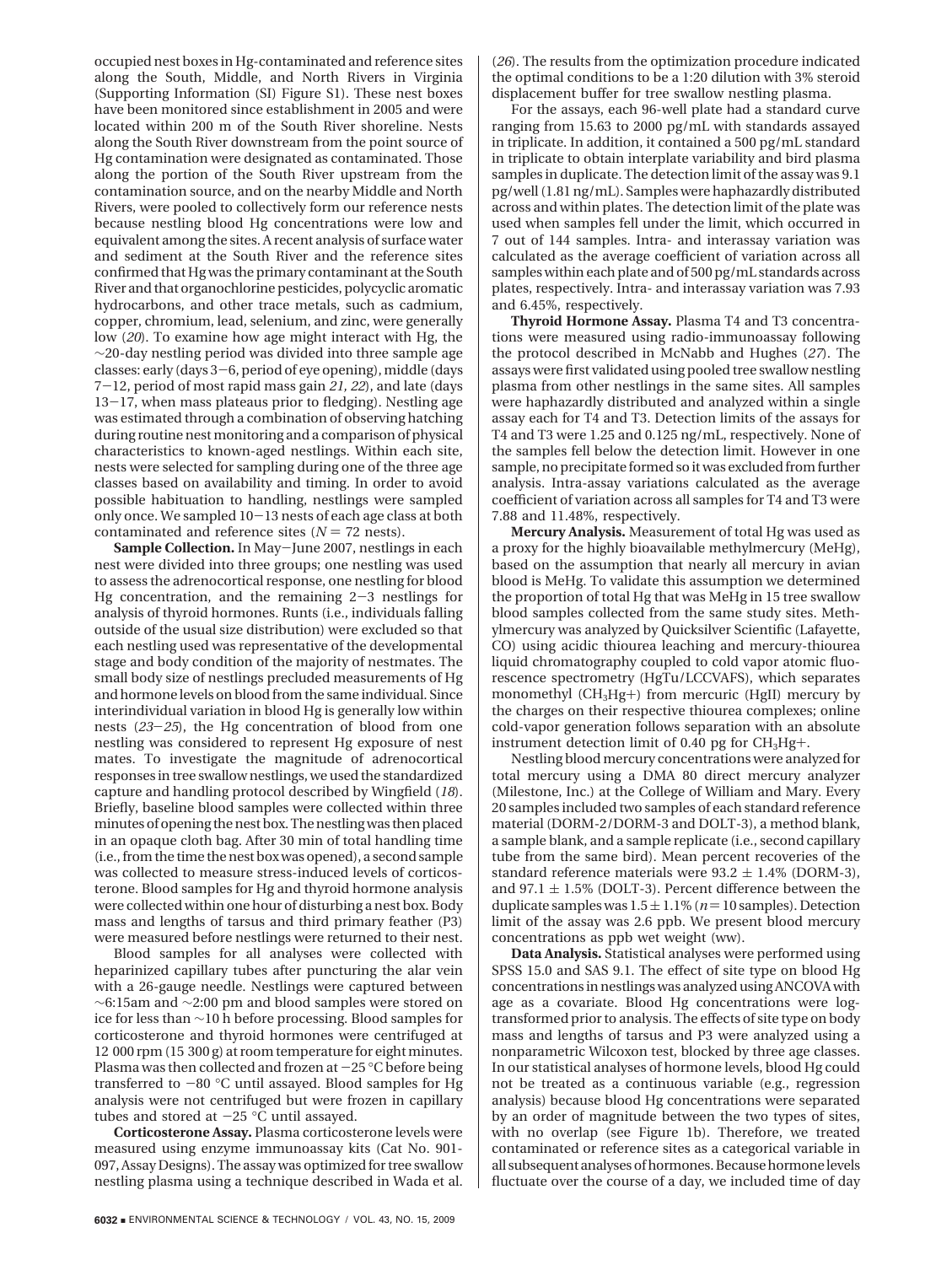

**FIGURE 1. Blood Hg concentrations (ppb ww) in tree swallow (***Tachycineta bicolor***) nestlings from reference and Hg-contaminated** sites in Virginia. Panel a depicts mean blood Hg concentrations (ppb ww)  $\pm 1$  SE in reference and contaminated (mercury) sites. **Panel b depicts a correlation between nestlings' age and log blood Hg concentrations. Open and filled circles represent reference and contaminated sites, respectively.**

as a covariate in the initial ANCOVA models for adrenocortical responses and thyroid hormones. When time of day was not significant ( $p > 0.15$ ) it was removed from the analysis and ANOVA was employed. The effects of age and site type on adrenocortical responses (log-transformed) were determined using two-way repeated-measures ANOVA, followed by Tukey HSD. Due to unequal variances, effects of age and site type on plasma T4 levels were analyzed using a mixed model approach to ANCOVA (SAS PROC MIXED) while two-way ANCOVA was used for T3 levels (log-transformed). Data are presented as mean  $\pm 1$  SE.

### **Results**

**Blood Mercury Concentrations and Body Measures.** Average total blood mercury concentrations in swallow nestlings from our reference sites were  $17.32 \pm 1.20$  ppb, which is similar to or lower than those found in other North American bird samples without known Hg point sources (24, 25, 28). Because MeHg constituted  $95.4 \pm 2.6\%$  of total Hg in swallow blood samples from the study sites, total Hg provides a good approximation of MeHg. Tree swallow nestlings from contaminated sites had mean total blood Hg concentrations that were 20 times higher than nestlings from

reference sites (site:  $F = 174.64$ ,  $p < 0.001$ , Figure 1a and b). Blood Hg concentrations decreased with increasing age of nestlings, although the strength of the relationship depended on site type (age:  $F = 39.40$ ,  $p < 0.001$ , Figure 1b). A significant site-by-age interaction indicated that blood Hg concentrations declined more rapidly with age in reference nestlings than in contaminated nestlings (site  $\times$  age:  $F = 6.81$ ,  $p =$ 0.011). Mass, tarsus, and P3 lengths of nestlings in the three age classes did not differ between the two types of sites (mass:  $X^2 = 0.82$ ,  $p = 0.365$ ; tarsus:  $X^2 = 2.13$ ,  $p = 0.145$ ; P3:  $X^2 =$ 1.93,  $p = 0.165$ ).

**Adrenocortical Responses in Tree Swallow Nestlings.** Baseline corticosterone concentrations fell within a narrow range, except for late-stage nestlings at the contaminated sites, which had baseline corticosterone concentrations twice as high as all other groups (Figure 2a). Thirty minutes of restraint elicited a significant elevation in plasma corticosterone in all age classes (restraint:  $F = 224.71$ ,  $p < 0.001$ ), and these adrenocortical responses to handling and restraint increased with age (age:  $F = 7.29$ ,  $p = 0.001$ ; restraint\*age:  $F = 7.14$ ,  $p = 0.002$ ). Posthoc comparisons indicated that adrenocortical responses elicited by restraint in early stage nestlings were significantly lower than responses in the late-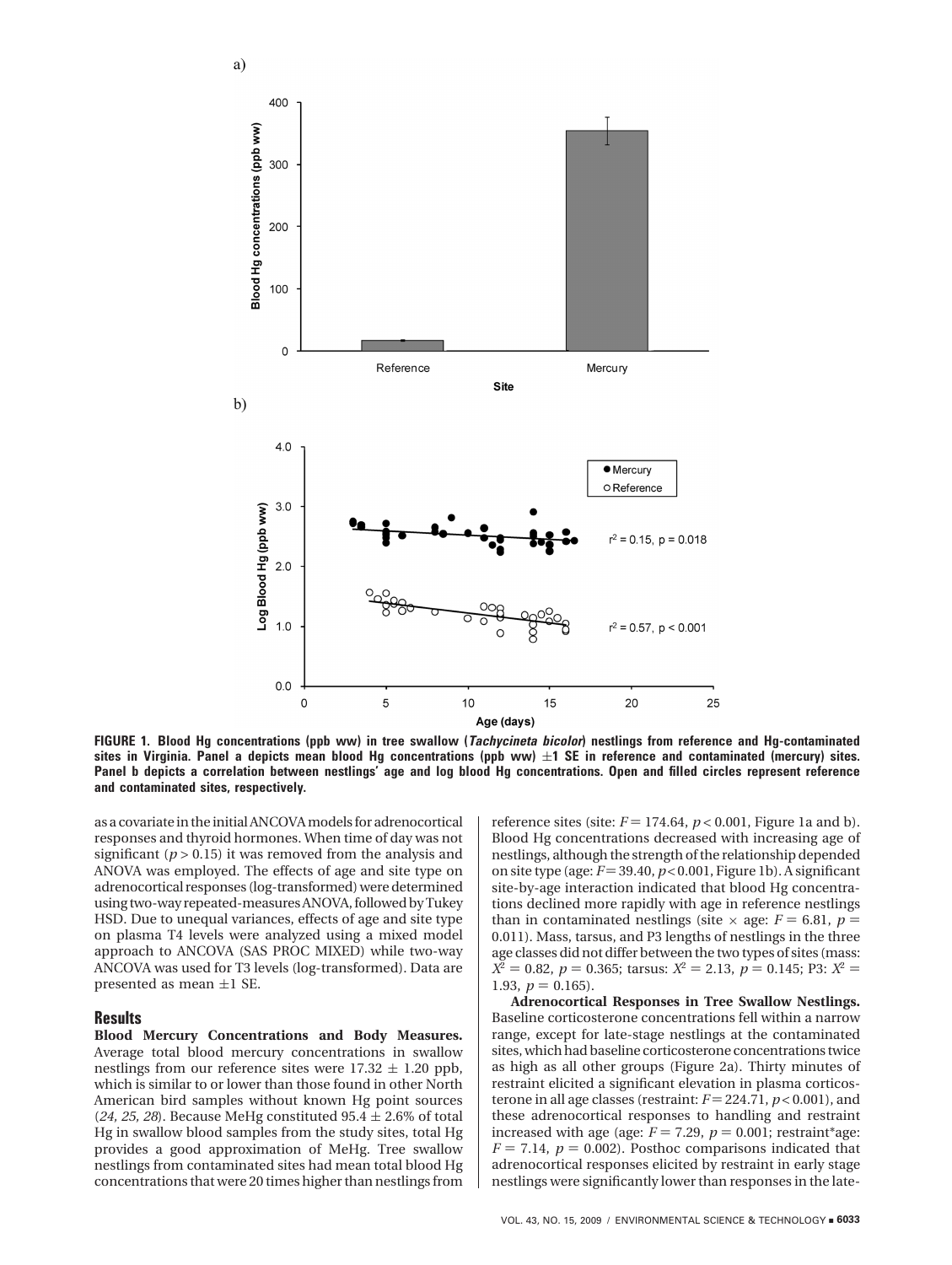

**FIGURE 2. Adrenocortical responses were measured from tree swallow (***Tachycineta bicolor***) nestlings in reference (ref) and Hg-contaminated (mercury) sites in Virginia. (a) The baseline sample was collected within 3 min of capture to represent a baseline corticosterone level. Nestlings were then held in opaque cloth bags for 30 min and the stress-induced sample was collected. The** figure represents mean plasma corticosterone levels (ng/mL)  $\pm$ 1 SE in days 3–6, 7–12, and 13–17 nestlings. Open and filled bars **represent baseline and stress-induced levels of corticosterone, respectively. (b) Fold-increase in corticosterone following handling** stress was calculated as stress-induced divided by baseline corticosterone levels. The figure represents mean fold-increase  $\pm 1$  SE  $n = 12$  each.

stage nestlings (Figure 2a). Plasma corticosterone levels also differed based on site type, however, these differences were dependent on nestling age and restraint (restraint  $\times$  site  $\times$ age:  $F = 5.49$ ,  $p = 0.006$ ). The difference between reference and contaminated birds was most apparent in late-stage nestlings, as those from the contaminated sites had 103% higher baseline and 27% lower stress-induced levels compared to late-stage nestlings from the reference sites. Foldincrease in corticosterone is shown to illustrate the threeway interaction (Figure 2b).

**Thyroxine and Triiodothyronine in Tree Swallow Nestlings.** Plasma T4 concentrations differed by site but the difference depended on nestling age and the time of day that sample was taken (site:  $F = 0.88$ ,  $p = 0.354$ ; time of day: *F*  $= 15.41, p < 0.001$ ; site\*age:  $F = 3.32, p = 0.049$ ; time of day\*site\*age:  $F = 3.87$ ,  $p = 0.033$ ; Figure 3a). Specifically, plasma T4 levels were similar between contaminated and reference site in days 3-12 nestlings, but were depressed in the contaminated sites in the late age class. In addition, T4 levels were highest in the morning and gradually declined over the course of the sampling day (from 6:27 a.m. to 2:16 p.m.). We also found an ontogenetic increase in T4 after

days 3-6 (age:  $F = 11.66$ ,  $p \le 0.001$ ; time of day  $\times$  age: *F*  $= 5.24, p = 0.012$ .

Plasma T3 concentrations showed the opposite diurnal pattern to T4, increasing over the course of the sampling day (time of day:  $F = 3.96$ ,  $p = 0.051$ , power  $= 0.50$ ). Unlike T4, we did not detect an ontogenetic increase in T3 with age (age:  $F = 2.59$ ,  $p = 0.083$ , power  $= 0.50$ ). Mean plasma T3 levels in the three age classes were consistently 15-40% lower in the contaminated sites than the reference sites (site:  $F =$ 8.60,  $p = 0.005$ ; age  $\times$  site:  $F = 1.04$ ,  $p = 0.36$ , power  $= 0.22$ , Figure 3b).

### **Discussion**

To our knowledge, this is the first study to suggest disruption of multiple endocrine functions by Hg in wild animals. Tree swallow nestlings from the contaminated sites had blood Hg concentrations that exceeded those from the reference sites by more than an order of magnitude. Compared to the reference sites, adrenocortical responses, plasma T3, and T4 concentrations were altered in the contaminated sites. Site differences in adrenocortical responses were complex.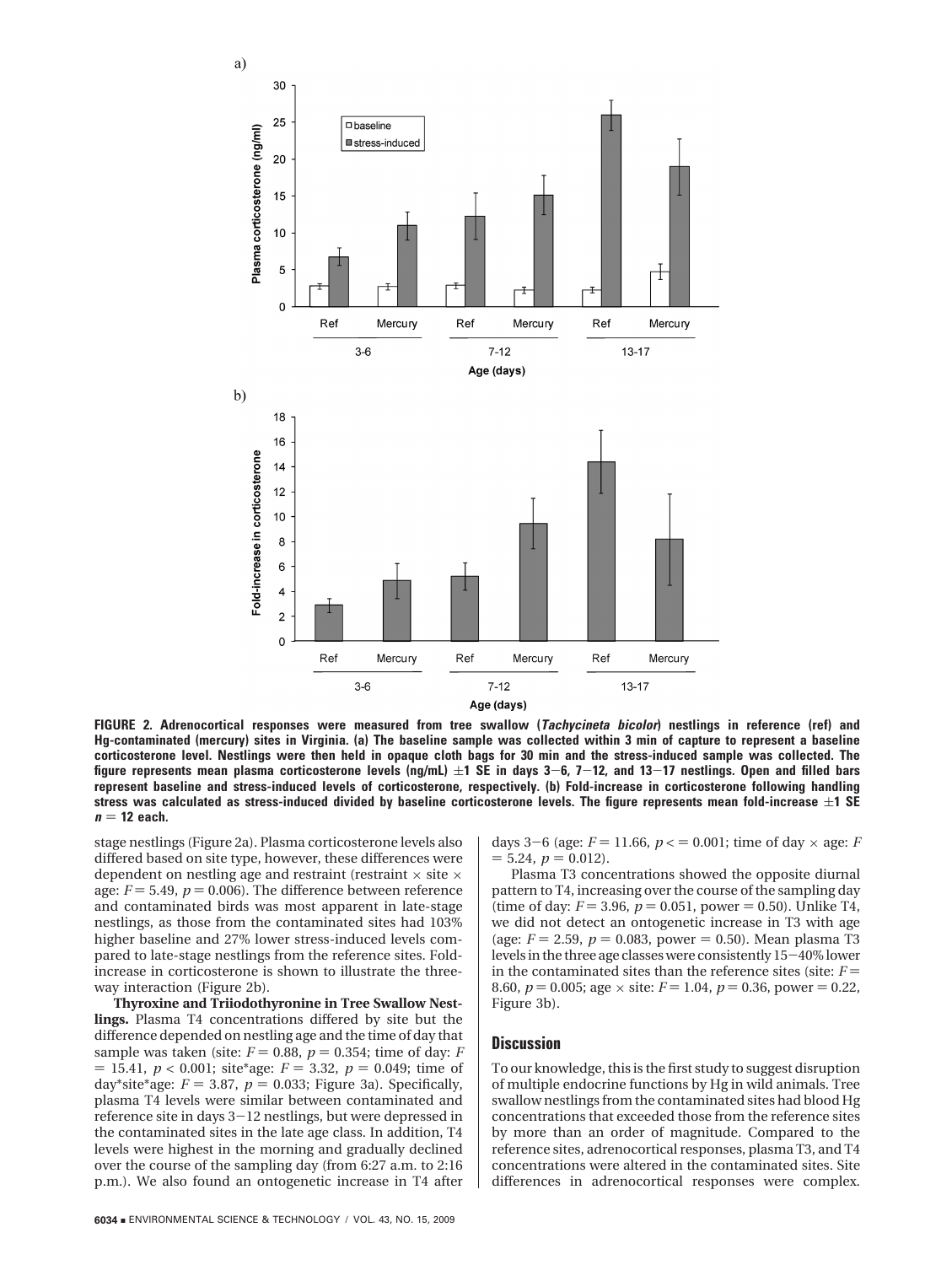

**FIGURE 3. Plasma thyroid hormone concentrations were collected from tree swallow (***Tachycineta bicolor***) nestlings in reference** (ref) and Hg-contaminated (mercury) sites in Virginia. Figure (a) depicts marginal means of plasma T4 concentrations (ng/mL)  $\pm$ 1 SE **in days 3**-**6, 7**-**12, and 13**-**17 nestlings, accounting for the effect of the covariate (time of day). Figure (b) depicts mean plasma T3** concentrations (ng/mL)  $\pm$ 1 SE *n* = 10, 10, 11, 12, 13, 12 for T4 and 10, 10, 12, 12, 13, 12 for T3.

Whereas younger birds in the contaminated sites displayed adrenocortical responses that were nearly twice that of birds from the reference sites, late-stage nestlings (13-17 days old) exhibited pronounced depression of adrenocortical responsiveness at the contaminated sites (Figure 2b). In addition, both plasma T4 and T3 concentrations were lower in the contaminated sites. The site differences in both thyroid hormone levels were most evident in late-stage nestlings. Although we could not examine the relationship between individual blood Hg and hormone concentrations due to the bimodal distribution of Hg concentrations, we propose that the suppression of the HPA and HPT function were due to Hg exposure.

**Blood Mercury Concentrations.** Birds eliminate a significant portion of their body burden of Hg through deposition into growing feathers, eggs, and feces (*29*-*32*). During nestling and fledgling periods, blood Hg concentrations typically decrease as Hg is deposited into growing feathers (*30*-*32*). Mercury excreted through growing feathers can account for 27% of ingested Hg (*31*) and 26-86% of the total body Hg pool (*25, 30*), indicating deposition of Hg into feathers is an important elimination route for nestlings. However, if Hg intake through diet continues after feathers stop growing or exceeds the rate of elimination to feathers, Hg in blood will rise (*29*-*31*). As in previous studies, nestling swallows in our study decreased blood Hg concentrations as they aged, suggesting Hg was being eliminated into feathers.

However, the negative slope of the relationship between age and blood Hg concentrations was significantly steeper in nestlings from the reference sites, suggesting that dietary intake in contaminated sites offset much of the Hg eliminated into growing feathers. As a result, significant accumulation of Hg in target tissues (e.g., brain, liver, and kidney) probably occurred, especially in late-stage nestlings.

Blood Hg concentrations documented at our contaminated study sites were lower than concentrations associated with abnormal behavior or compromised immune function in young birds. Blood Hg concentrations of 1000-2000 ppb ww were not associated with altered immune function, fledging age, or survival in chicks of great egrets, *Ardea albus*, or ospreys, *Pandion haliaetus* (*25, 33*). Similarly, laboratory dosing studies with 100-1500 ppb diet ww, resulting in blood Hg concentrations of 200-3300 ppb ww, did not affect growth, cell-mediated immune response, behavior, or survival in loons (*G. immer*) (*30*). On the other hand, daily administrations of 400 or 500 ppb diet resulted in blood Hg concentrations of 2000 and 12 000 ppb ww, respectively, and caused reduced food intake and lower antibody production in response to sheep red blood cell (*G. immer* and *A. albus*) (*31, 34*). Although these studies indicate that effects of Hg may be species-dependent, blood Hg concentrations observed in our study were well below the suggested threshold for sublethal, adverse effects of Hg in birds (e.g., 400 ppb ww; preliminary lowest observable adverse effect level in loon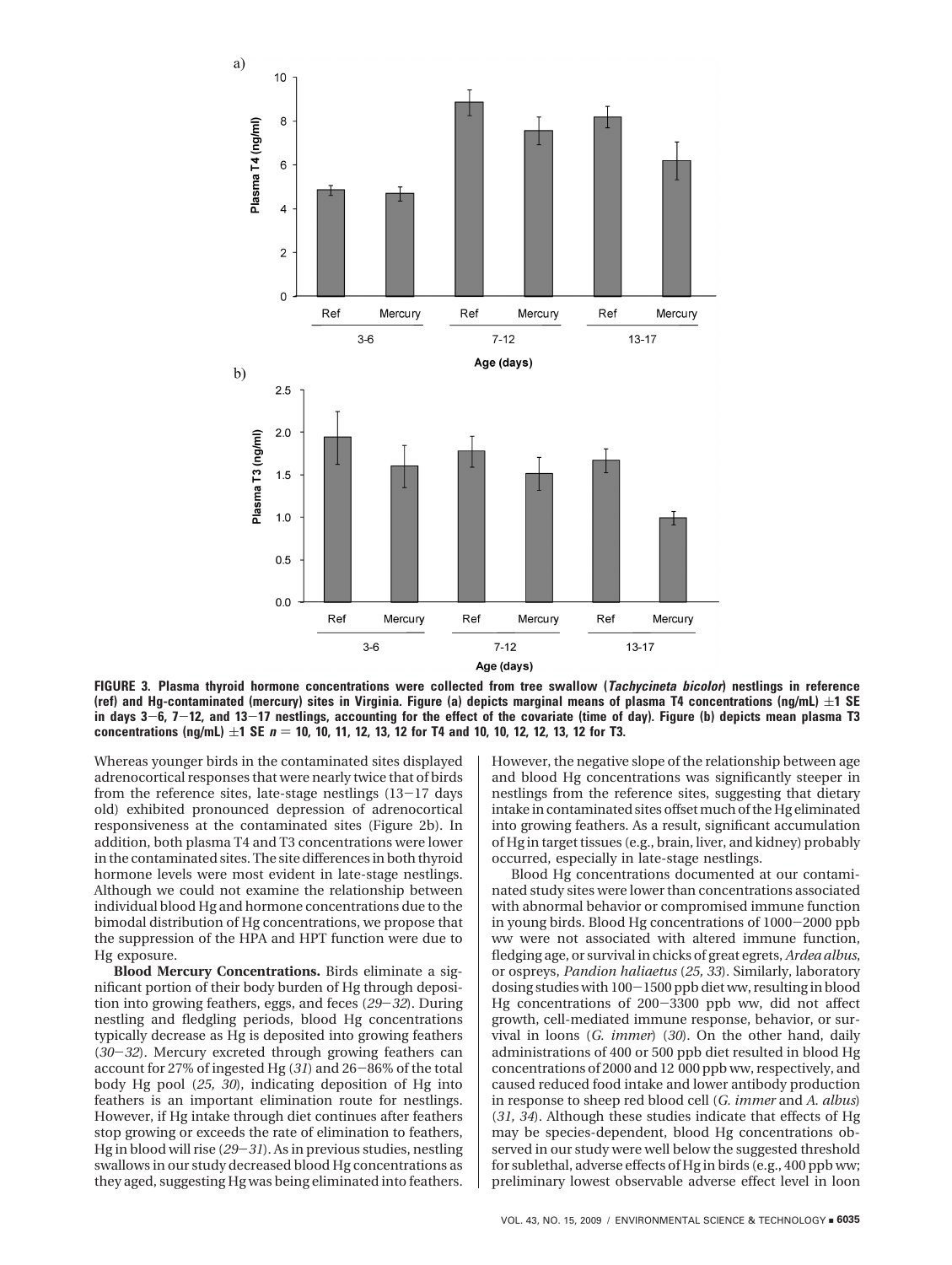chicks, *G. immer* <sup>2</sup> ).Using a previous analysis of Hg in the diet of nestlings at our contaminated sites, we estimated the total Hg ingested during the nestling period and compared that cumulative exposure to controlled dosing studies of other species. Adult tree swallows at this study site fed insects that contained on average 970 ppb dry weight (dw) or 330 ppb ww of Hg to their young (*35*) (Brasso, personal communication). Since feeding rates do not change with age of the nestlings or brood size in this species (*36*), we estimated total prey delivered/nestling/day and Hg ingested/body weight. For a brood of six, each nestling received approximately 1004 mg dw prey/day, 974 ppb Hg dw/day, or 344 ppb Hg ww/day  $(35-37)$ . This means that day-5, -10, and  $-15$  nestlings at the contaminated sites have ingested approximately 1.72, 3.44, and 5.16 *µ*g Hg ww, or 235, 179, and 238 *µ*g Hg/kg body weight, respectively. In comparison, nestlings at the reference sites had ingested 0.07, 0.15, and 0.22 *µ*g Hg, or 10, 8, and 10 *µ*g Hg/kg body weight at the same time intervals. The cumulative Hg exposure in birds from the contaminated sites is well below that associated with decreased packed cell volume (2300 *µ*g Hg/kg body weight) and food intake (6,400 *µ*g Hg/kg body weight) in piscivorous great egret nestlings (*29, 34*). Additionally, Hg in the nestling diet at the contaminated sites (330 ppb ww) is below that causing reduced antibody production (400 ppb (*38*)) and paralysis (5000 ppb (*39*)) in birds.

**Adrenocortical Responses.**Differences between swallows from reference and contaminated sites in plasma corticosterone profiles depended on the age of nestlings; adrenocortical responses appeared to be enhanced in contaminated sites in earlier nestling stages, while they were clearly suppressed in the latest stage. This suggests that the duration of Hg exposure and/or nestling age played a role in determining its effect. Similar patterns of enhanced adrenocortical responses followed by suppression have been documented in Hg-exposed fish. For instance, in juvenile rainbow trout (*Oncorhynchus mykiss*), acute exposure to dissolved inorganic or organic Hg elevated plasma cortisol levels within 4 h of exposure, but these returned to baseline by 7 days postexposure (*10*). In contrast, chronic exposure (e.g., 90-180 days) to Hg impaired aspects of the HPA (HPI; hypothalamic-pituitary-interrenal in fish) axis, including reduced plasma cortisol levels as well as enlarged pituitary adrenocorticotropic hormone (ACTH) cells, suggesting an increase in ACTH secretion (*11, 12*).

Cumulative mercury exposure over time may affect the HPA axis in several ways. First, Hg may modify glucocorticoid levels as a result of altered body condition. Body burden of Hg is often negatively correlated with measures of condition (heart mass, fat mass) (*40, 41*) and poor condition can lead to a rise in glucocorticoid levels in birds (*42*-*45*). However, this is unlikely the case in our study because body mass in late-stage nestlings did not differ between sites. Another possibility is that Hg accumulation may surpass a "threshold" of toxicity, altering the HPA axis at the hypothalamus, pituitary, and/or adrenal level. Alternatively, it is possible that suppressive effects of Hg on the HPA axis do not appear until nestlings' adrenocortical responses are fully developed late in the nestling period.

**Plasma Thyroid Hormones.** Altered thyroid hormone concentrations at the Hg contaminated sites suggest that thyroid hormone production and/or deiodinase activity levels were affected by Hg. Decreased T4 concentrations suggest that thyroid production and/or secretion were low, especially in the late-stage nestlings. Suppressed T3 concentrations could be attributable to reduced T4 production and/or secretion, but the reduction in T3 was more evident than T4 suggesting that other disruptions may also be important. Specifically, the results suggest that 5′-deiodinase activity levels may have been altered in the Hg contaminated sites.

Two possibilities are most likely: (1) swallows exposed to Hg could have suppressed liver/kidney 5′-DI which converts T4 to T3, and/or (2) enhanced liver/kidney 5-DI, which converts T3 into inactive T2. Similar relationships between Hg and T3 were found after chronic exposure to Hg in adult humans. Ellingsen et al. (*15*) reported that chloralkali workers exposed to Hg vapors had elevated plasma rT3 levels, suggesting heightened 5-DI activity. On the other hand, liver 5′-DI and plasma T4 (T3 was not measured) appear to be unaffected by 10-day prenatal MeHg treatment in mice, although the methods used were not adequate to determine if there were shifts in T3 and rT3 production (*7*). Effects of Hg on thyroid function have received little attention, and more studies are needed to examine the effects of Hg on thyroid hormone physiology, particularly during periods when thyroid hormones play pivotal roles in life history events (e.g., transition to homeothermy in birds, metamorphosis in amphibians).

The largest difference in thyroid hormone concentrations between sites was observed in the late-stage nestlings. This also suggests that either duration of Hg exposure and/or age of the nestlings influenced the relationships between Hg and the HPT axis. Similar duration-dependent effects of aqueous Hg have been observed in other vertebrates. In rainbow trout, acute exposure to MeHg (4 h) caused elevations of T3 that returned to baseline level within 72 h postexposure (*10*). In contrast, 10-day treatment of  $HgCl<sub>2</sub>$  decreased both plasma T3 and T4 in mice (*46*). Because it is difficult to compare diverse species, routes of exposure, and forms of Hg, studies examining the effects of Hg on aspects of the HPA and HPT axes (e.g., corticosteroid and thyroid hormone receptor and deiodinase activity levels) are needed to understand the influence of exposure duration and/or age of the young.

Early disruption of endocrine axes can have irreversible effects on birds and other vertebrates. Perinatal alteration of glucocorticoid levels, for instance, permanently modifies how individuals respond to stressful events later in life (*47*). Similarly, hypothyroidism during the pre- and postnatal periods can lead to underdevelopment of the brain, resulting in abnormal behavior, learning abilities, and memory (*13*). Early exposure to Hg may permanently alter HPA and HPT axes, thus reducing the probability of survival later in life. Further research is needed to investigate the direct causal relationship between Hg and endocrine disruption and the latent effects of pre- and postnatal endocrine disruption by Hg in vertebrates.

# **Acknowledgments**

We thank the landowners along the South, Middle, and North Rivers for allowing us to monitor nest boxes in their properties, the South River Science Team and Virginia Department of Environmental Quality for technical support,, Chris Shade of Quicksilver Scientific for MeHg analysis, Anne M. Condon, Mikaela Howie, and Kelly K. Hallinger for their help in the field, Sarah DuRant for statistical help, and Christine Bergeron, Brian Todd, and Guillaume Salze for reviewing the manuscript. This work was funded by startup funds from Virginia Tech, NSF (IOB-0615361 to W.A.H.), and DuPont. Research was completed with oversight from the South River Science Team which is a collaboration of state and federal agencies, academic institutions, and environmental interests. Collecting permits and IACUC permission were obtained through D.A.C. at the College of William & Mary.

# **Supporting Information Available**

A map of study sites and details of the hormone assays. This material is available free of charge via the Internet at http:// pubs.acs.org.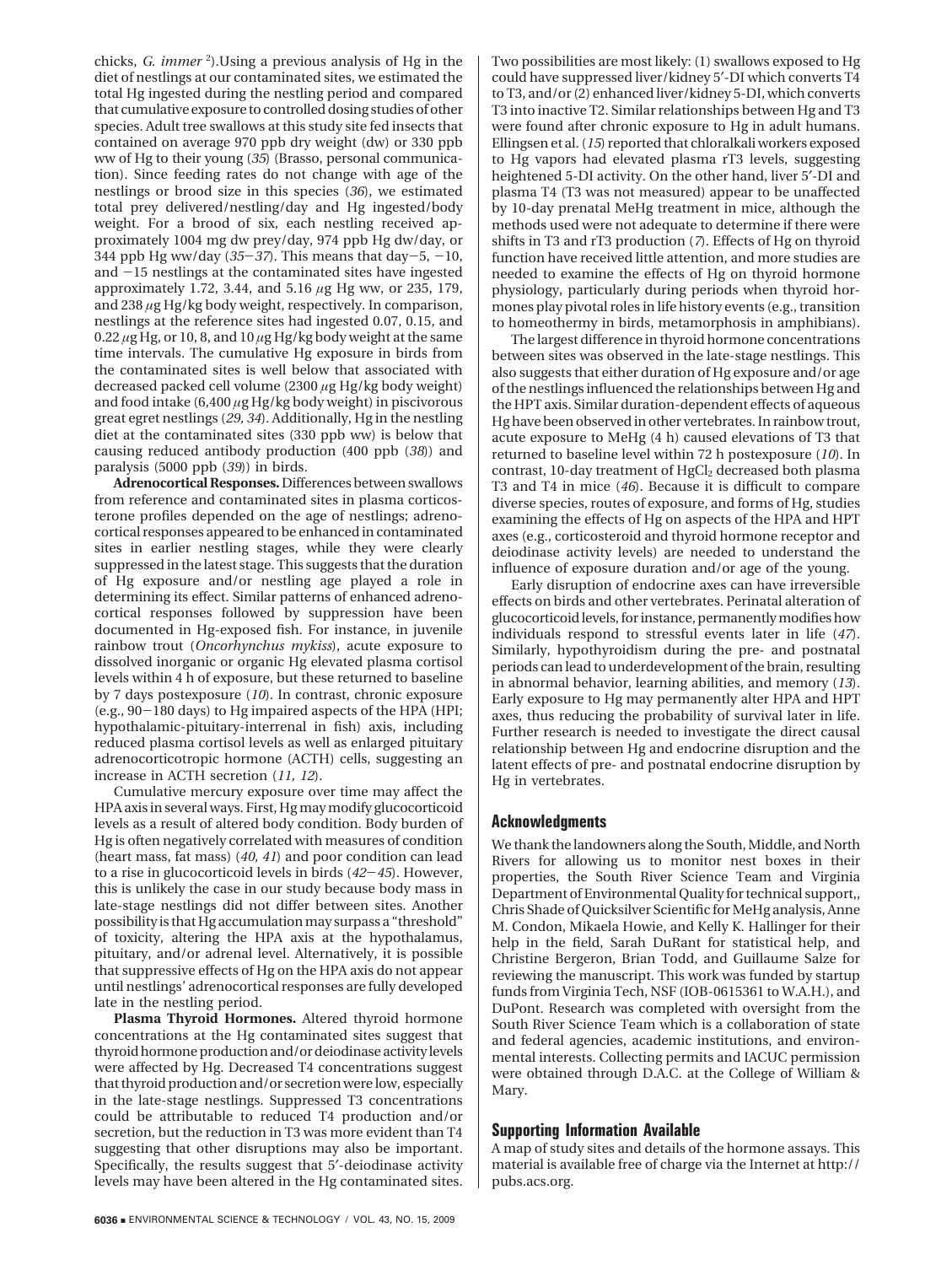## **Literature Cited**

- (1) Eisler, R. *Mercury Hazards to Living Organisms*. Taylor and Francis Publishers: London, 2006.
- (2) Scheuhammer, A. M.; Meyer, M. W.; Sandheinrich, M. B.; Murray, M. W. Effects of environmental methylmercury on the health of wild birds, mammals, and fish. *Ambio* **2007**, *36* (1), 12–18.
- (3) Cristol, D. A.; Brasso, R. L.; Condon, A. M.; Fovargue, R. E.; Friedman, S. L.; Hallinger, K. K.; Monroe, A. P.; White, A. E. The movement of aquatic mercury through terrestrial food webs. *Science* **2008**, *320* (5874), 335.
- (4) Custer, C. M.; Custer, T. W.; Hill, E. F. Mercury exposure and effects on cavity-nesting birds from the Carson River, Nevada. *Arch. Environ. Contam. Toxicol.* **2007**, *52* (1), 129–136.
- (5) Johansson, C.; Castoldi, A. F.; Onishchenko, N.; Manzo, L.; Vachter, M.; Ceccatelli, S. Neurobehavioural and molecular changes induced by methylmercury exposure during development. *Neurotoxic. Res.* **2007**, *11* (3/4), 241–260.
- (6) Watanabe, C.; Yoshida, K.; Kasanuma, Y.; Kun, Y.; Satoh, H. In utero methylmercury exposure differentially affects the activities of selenoenzymes in the fetal mouse brain. *Environ. Res.* **1999**, *80* (3), 208–214.
- (7) Mori, K.; Yoshida, K.; Hoshikawa, S.; Ito, S.; Yoshida, M.; Satoh, M.; Watanabe, C. Effects of perinatal exposure to low doses of cadmium or methylmercury on thyroid hormone metabolism in metallothionein-deficient mouse neonates. *Toxicology* **2006**, *228* (1), 77–84.
- (8) Sapolsky, R. M.; Romero, L. M.; Munck, A. U. How do glucocorticoids influence stress responses? Integrating permissive, suppressive, stimulatory, and preparative actions. *Endocr. Rev.* **2000**, *21* (1), 55–89.
- (9) Walker, B. G.; Boersma, P. D.; Wingfield, J. C. Field endocrinology and conservation biology. *Integr. Comp. Biol.* **2005**, *45* (1), 12– 18.
- (10) Bleau, H.; Daniel, C.; Chevalier, G.; van Tra, H.; Hontela, A. Effects of acute exposure to mercury chloride and methylmercury on plasma cortisol, T3, T4, glucose and liver glycogen in rainbow trout (*Oncorhynchus mykiss*). *Aquat. Toxicol.* **1996**, *34* (3), 221–235.
- (11) Friedmann, A. S.; Watzin, M. C.; Brinck-Johnsen, T.; Leiter, J. C. Low levels of dietary methylmercury inhibit growth and gonadal development in juvenile walleye (*Stizostedion vitreum*). *Aquat. Toxicol.* **<sup>1996</sup>**, *<sup>35</sup>* (3-4), 265–278.
- (12) Kirubagaran, R.; Joy, K. P. Changes in adrenocortical-pituitary activity in the catfish, *Clarias batrachus* (L.), after mercury treatment. *Ecotoxicol. Environ. Saf* **1991**, *22* (1), 36–44.
- (13) Porterfield, S. P. Thyroidal dysfunction and environmental chemicals potential impact on brain development. *Environ. Health Perspect.* **2000**, *108* (Supplement 3), 433–438.
- (14) McNabb, F. M. A.; Olson, J. M. Development of thermoregulation and its hormonal control in precocial and altricial birds. *Poult. Avian Biol. Rev.* **<sup>1996</sup>**, *<sup>7</sup>* (2-3), 111–125.
- (15) Ellingsen, D. G.; Efskind, J.; Haug, E.; Thomassen, Y.; Martinsen, I.; Gaarder, P. I. Effects of low mercury vapour exposure on the thyroid function in chloralkali workers. *J. Appl. Toxicol.* **2000**, *20* (6), 483–489.
- (16) Unrine, J. M.; Jagoe, C. H.; Hopkins, W. A.; Brant, H. A. Adverse effects of ecologically relevant dietary mercury exposure in southern leopard frog (*Rana sphenocephala*) larvae. *Environ. Toxicol. Chem.* **2004**, *23* (12), 2964–2970.
- (17) Bouton, S. N.; Frederick, P. C.; Spalding, M. G.; McGill, H. Effects of chronic, low concentrations of dietary methylmercury on the behavior of juvenile great egrets. *Environ. Toxicol. Chem.* **1999**, *18* (9), 1934–1939.
- (18) Wingfield, J. C. Modulation of the adrenocortical response to stress in birds. In *Perspectives in Comparative Endocrinology*; Davey, K. G., Peter, R. E., Tobe, S. S. , Eds.; National Research Council of Canada: Ottawa, 1994; pp 520-528.
- (19) McCarty, J. P.; Winkler, D. W. Foraging ecology and diet selectivity of tree swallows feeding nestlings. *Condor* **1999**, *101* (2), 246–254.
- (20) URS Phase I., *Year 1 Progress Report: Ecological Study of the South River and a Segment of the South Fork Shenandoah River, Virginia*; 2007, http://southriverscienceteam.org/index.html.
- (21) McCarty, J. P. Variation in growth of nestling tree swallows across multiple temporal and spatial scales. *The Auk* **2001**, *118* (1), 176–190.
- (22) Marsh, R. L. Development of temperature regulation in nestling tree swallows. *Condor* **1980**, *82* (4), 461–463.
- (23) Sepúlveda, M. S.; Frederick, P. C.; Spalding, M. G.; Williams, J. G. E. Mercury contamination in free-ranging great egret nestlings (*Ardea albus*) from southern Florida, USA. *Environ. Toxicol. Chem.* **1999**, *18* (5), 985–992.
- (24) Weech, S. A.; Scheuhammer, A. M.; Elliott, J. E. Mercury exposure and reproduction in fish-eating brids breeding in the Pinchi Lake region, British Columbia, Canada. *Environ. Toxicol. Chem.* **2006**, *25* (5), 1433–1440.
- (25) DesGranges, J. L.; Rodrigue, J.; Tardif, B.; Laperle, M. Mercury Accumulation and Biomagnification in Ospreys (*Pandion haliaetus*) in the James Bay and Hudson Bay Regions of Québec. *Arch. Environ. Contam. Toxicol.* **1998**, *35* (2), 330–341.
- (26) Wada, H.; Hahn, T. P.; Breuner, C. W. Development of stress reactivity in white-crowned sparrow nestlings: Total corticosterone response increases with age, while free corticosterone response remains low. *Gen. Comp. Endrocrinol.* **2007**, *150* (3), 405–413.
- (27) McNabb, F. M. A.; Hughes, T. E. The role of serum bindingproteins in determining free thyroid-hormone concentrations during development in quail. *Endocrinology* **1983**, *113* (3), 957– 963.
- (28) Evers, D. C.; Kaplan, J. D.; Meyer, M. W.; Reaman, P. S.; Braselton, W. E.; Major, A.; Burgess, N.; Scheuhammer, A. M. Geographic trend in mercury measured in common loon feathers and blood. *Environ. Toxicol. Chem.* **1998**, *17* (2), 173–183.
- (29) Spalding, M. G.; Frederick, P. C.; McGill, H. C.; Bouton, S. N.; McDowell, L. R. Methylmercury accumulation in tissues and its effects on growth and appetite in captive great egrets. *J Wildl Dis* **2000**, *36* (3), 411–422.
- (30) Kenow, K. P.; Gutreuter, S.; Hines, R. K.; Meyer, M. W.; Fournier, F.; Karasov, W. H. Effects of methyl mercury exposure on the growth of juvenile common loons. *Ecotoxicology* **2003**, *12* (1), 171–181.
- (31) Kenow, K. P.; Meyer, M. W.; Hines, R. K.; Karasov, W. H. Distribution and accumulation of mercury in tissues of captivereared common loon (*Gavia immer*) chicks. *Environ. Toxicol. Chem.* **2007**, *26* (5), 1047–1055.
- (32) Condon, A. M.; Cristol, D. A. Feather growth influences blood mercury level of young songbirds. *Environ. Toxicol. Chem.* **2009**, *28* (2), 395–401.
- (33) Sepúlveda, M. S. G. E.; Williams, Jr.; Frederick, P. C.; Spalding, M. G. Effects of mercury on health and first-year survival of free-ranging great egrets (*Ardea albus*) from southern Florida. *Arch. Environ. Contam. Toxicol.* **1999**, *37* (3), 369–376.
- Spalding, M. G.; Frederick, P. C.; McGill, H. C.; Bouton, S. N.; Richey, L. J.; Schumacher, I. M.; Blackmore, C. G. M.; Harrison, J. Histologic, neurologic, and immunologic effects of methylmercury in captive great egrets. *J. Wildl. Dis.* **2000**, *36* (3), 423–435.
- (35) Brasso, R. L.; Cristol, D. A. Effects of mercury exposure on the reproductive success of tree swallows (*Tachycineta bicolor*). *Ecotoxicology* **2008**, *17* (2), 133–141.
- (36) McCarty, J. P. The number of visits to the nest by parents is an accurate measure of food delivered to nestlings in Tree Swallows. *J. Field Ornithol.* **2002**, *73* (1), 9–14.
- (37) Quinney, T. E. Male and female parental care in tree swallows. *Wilson Bull.* **1986**, *98* (1), 147–150.
- (38) Kenow, K. P.; Grasman, K. A.; Hines, R. K.; Meyer, M. W.; Gendron-Fitzpatrick, A.; Spalding, M. G.; Gray, B. R. Effects of methylmercury exposure on the immune function of juvenile common loons (*Gavia immer*). *Environ. Toxicol. Chem.* **2007**, *26* (7), 1460–1469.
- (39) Hoffman, D. J.; Spalding, M. G.; Frederick, P. C. Subchronic effects of methylmercury on plasma and organ biochemistryies in great egret nestlings. *Environ. Toxicol. Chem.* **2005**, *24* (12), 3078–3084.
- (40) Wayland, M.; Smits, J. J. E. G.; Grant Gilchrist, H.; Marchant, T.; Keating, J. Biomarker responses in nesting, common eiders in the Canadian arctic in relation to tissue cadmium, mercury and selenium concentrations. *Ecotoxicology* **2003**, *12* (1), 225–237.
- (41) Wayland, M.; Gilchrist, H. G.; Marchant, T.; Keating, J.; Smits, J. E. Immune function, stress response, and body condition in arctic-breeding common eiders in relation to cadmium, mercury, and selenium concentrations. *Environ. Res.* **2002**, *90* (1), 47–60.
- (42) Breuner, C. W.; Hahn, T. P. Integrating stress physiology, environmental change, and behavior in free-living sparrows. *Horm. Behav.* **2003**, *43* (1), 115–123.
- (43) Kitaysky, A. S.; Piatt, J. F.; Wingfield, J. C.; Romano, M. The adrenocortical stress-response of Black-legged Kittiwake chicks in relation to dietary restrictions.*J. Comp. Physiol. B* **1999**, *V169* (4), 303–310.